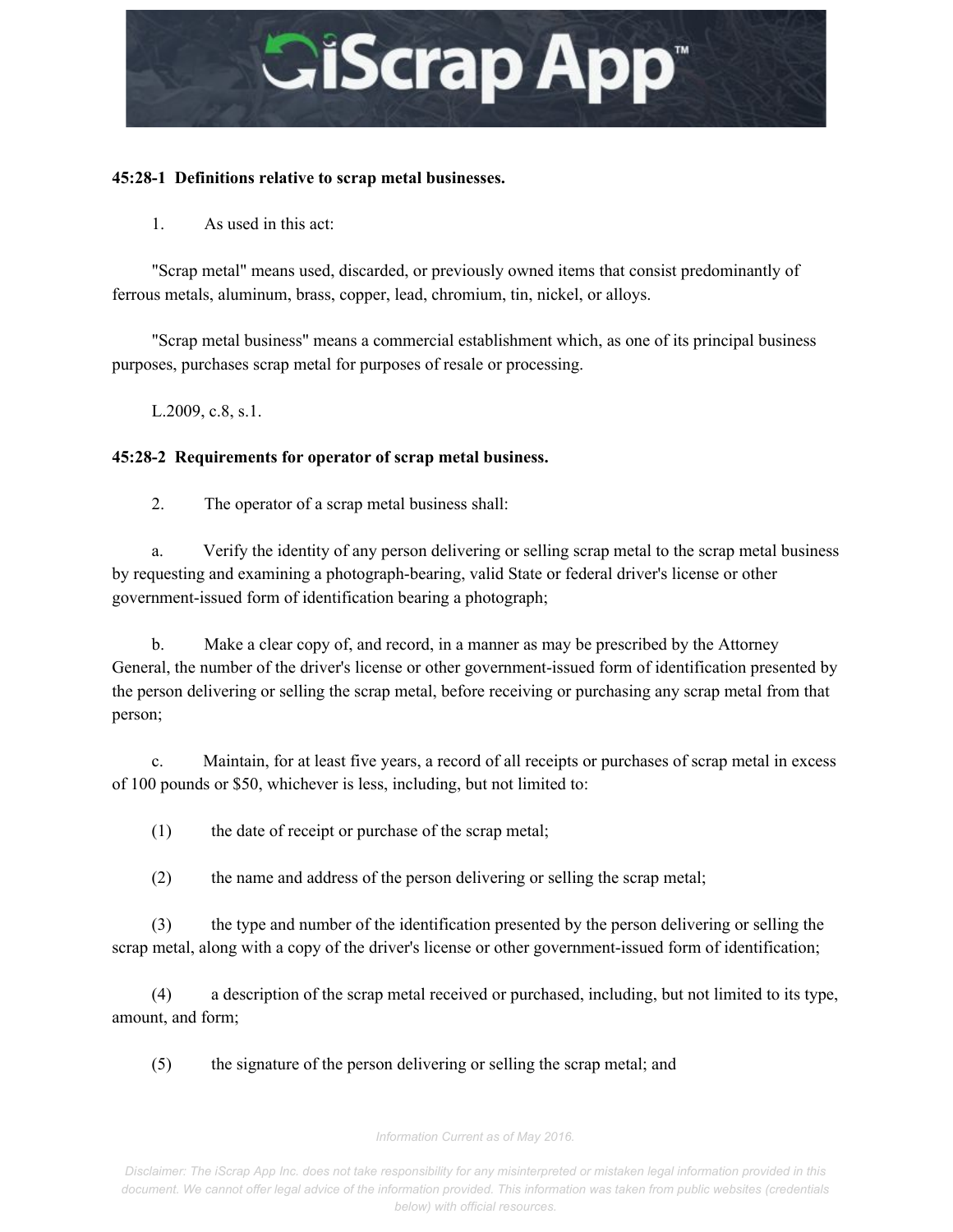

(6) any other information as may be required by the Attorney General; and

d. Make any records maintained pursuant to subsection c. of this section available, upon request, to any law enforcement agency or official investigating the possible theft or resale of scrap metals.

#### L.2009, c.8, s.2. **45:283 Report of stolen scrap metal.**

4. The operator of a scrap metal business shall immediately report to an appropriate law enforcement agency any delivery or sale of scrap metal under circumstances that would cause a reasonable person to believe the scrap metal was probably stolen or otherwise inappropriately obtained.

L.2009, c.8, s.4.

### **45:284 Immunity from civil liability.**

5. Notwithstanding any provision of the law to the contrary, any person who reports information to a law enforcement official or agency concerning the suspect delivery or sale of scrap metal shall be immune from any civil liability on account of the report, unless such person has acted in bad faith or with malicious purpose.

L.2009, c.8, s.5.

## **45:285 Violations, degree of crime.**

6. Violations of section 2 or 4 of P.L.2009, c.8 (C.45:28-2 or C.45:28-3) are disorderly persons offenses for a first or second offense, and crimes of the fourth degree for third and subsequent offenses.

L.2009, c.8, s.6.

An Act imposing requirements on scrap metal businesses and supplementing Title 45 of the Revised Statutes and Title 2C of the New Jersey Statutes.

Be It Enacted by the Senate and General Assembly of the State of New Jersey:

1. As used in this act:

*Information Current as of May 2016.*

*Disclaimer: The iScrap App Inc. does not take responsibility for any misinterpreted or mistaken legal information provided in this document. We cannot offer legal advice of the information provided. This information was taken from public websites (credentials below) with official resources.*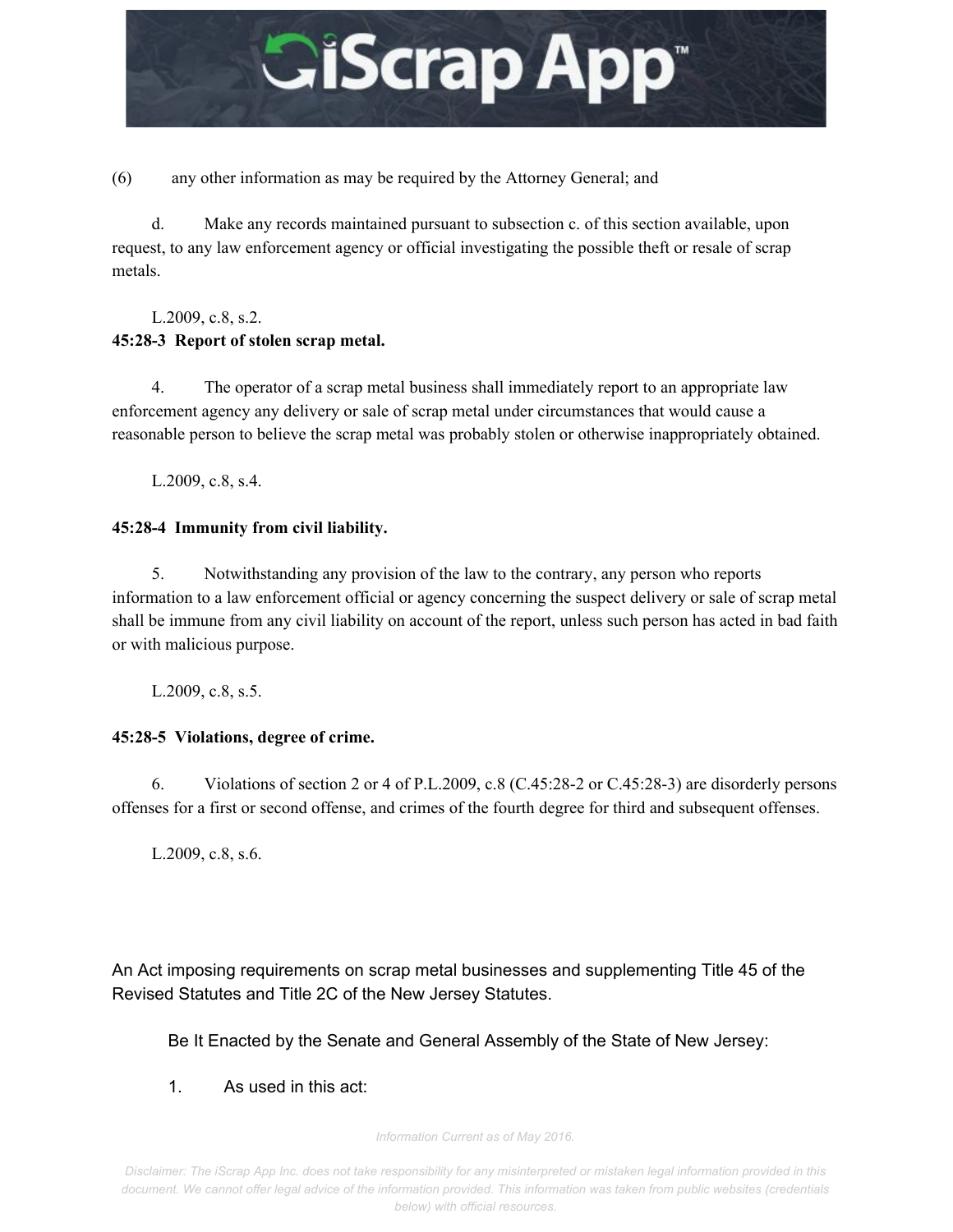

"Scrap metal" means used, discarded, or previously owned items that consist predominantly of ferrous metals, aluminum, brass, copper, lead, chromium, tin, nickel, or alloys.

"Scrap metal business" means a commercial establishment which, as one of its principal business purposes, purchases scrap metal for purposes of resale or processing.

2. The operator of a scrap metal business shall:

a. Verify the identity of any person delivering or selling scrap metal to the scrap metal business by requesting and examining a photograph-bearing, valid State or federal driver's license or other government-issued form of identification bearing a photograph;

b. Make a clear copy of, and record, in a manner prescribed by the Attorney General, the number of the driver's license or other government-issued form of identification presented by the person delivering or selling the scrap metal, before receiving or purchasing any scrap metal from that person;

c. Maintain, for at least five years, a record of all receivings or purchases of scrap metal, including, but not limited to:

(1) the date of receipt or purchase of the scrap metal;

(2) the name and address of the person delivering or selling scrap metal;

(3) the type and number of the identification presented by the person delivering or selling the scrap metal, along with a copy of the driver's license or other government-issued form of identification;

(4) a description of the scrap metal received or purchased, including, but not limited to its type, amount, and form;

(5) the signature of the person delivering or selling the scrap metal; and

(6) any other information as may be required by the Attorney General; and

d. Make any records maintained pursuant to subsection c. of this section available, upon request, to any law enforcement agency or official investigating the possible theft or resale of scrap metals.

3. Each State, county, and municipal police department may, upon receiving reliable information that scrap metal has been stolen, promptly notify scrap metal businesses of the theft and provide such businesses with information to identify the stolen scrap metal, to effectuate the purposes of P.L., c.(C.) (pending before the Legislature as this bill).

4. The operator of a scrap metal business shall immediately report any suspicious delivery or sale of scrap metal, including, but not limited to the delivery or sale of scrap metal suspected to be stolen or otherwise inappropriately obtained, to the appropriate law enforcement agency.

*Information Current as of May 2016.*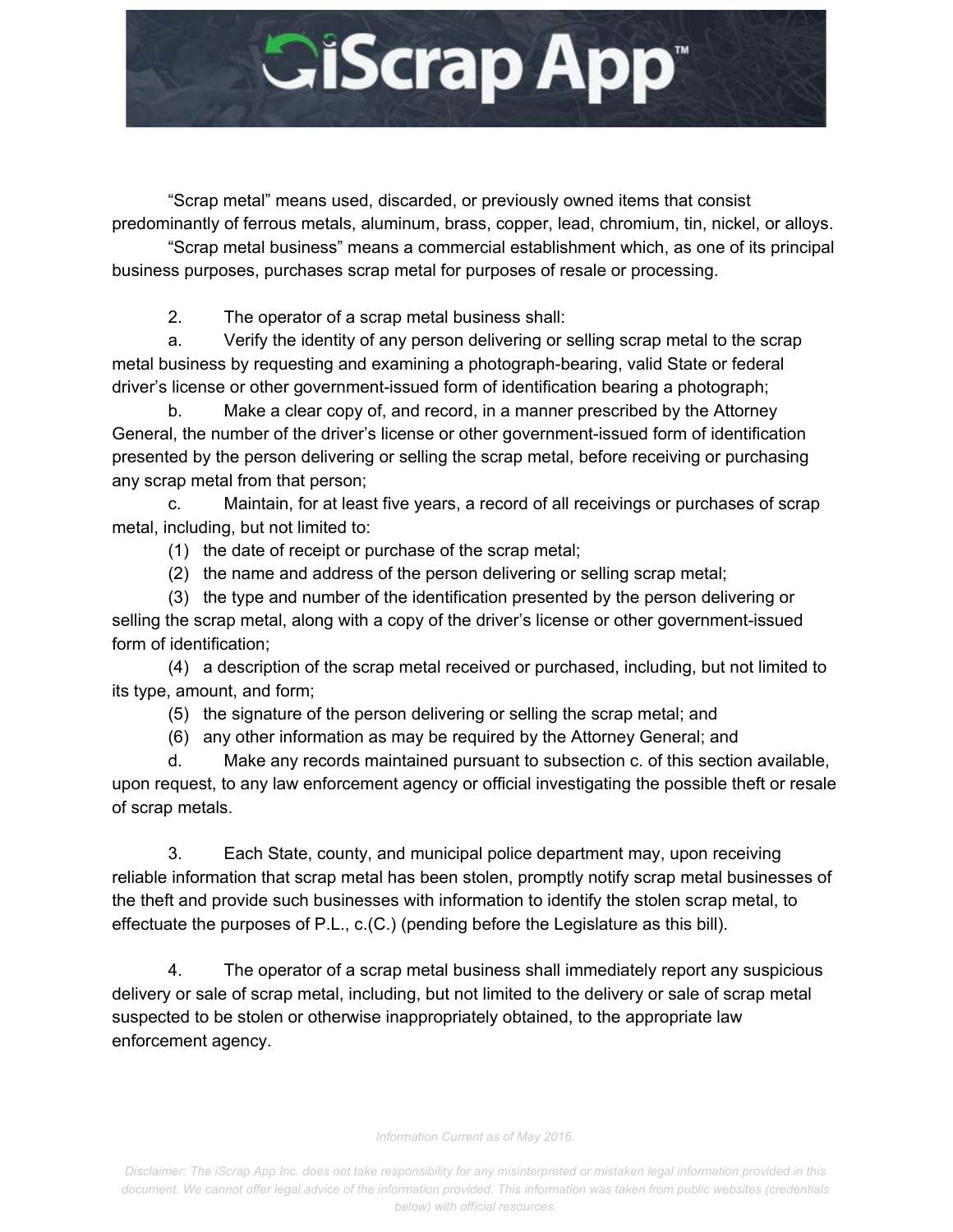

5. Notwithstanding any provision of the law to the contrary, any person who reports information to a law enforcement official or agency concerning the suspect delivery or sale of scrap metal shall be immune from any civil liability on account of the report, unless such person has acted in bad faith or with malicious purpose.

6. a. A person who violates sections 2 or 4 of P.L, c.(C.) (pending before the Legislature as this bill) is guilty of a crime of the fourth degree.

b. Notwithstanding the provisions of any other law, a conviction under section 2 or 4 of P.L., c.(C) (pending before the Legislature as this bill) shall not merge with a conviction of any other criminal offense, and the court shall impose separate sentences upon each violation of this section and any other criminal offense.

7. The Attorney General, pursuant to the provisions of the "Administrative Procedure Act," P.L.1968, c.410 (C.52:14B-1 et seq.), shall promulgate rules and regulations necessary to implement P.L. , c.(C.) (pending before the Legislature as this bill).

8. This act shall take effect on the first day of the seventh month following enactment, but the Attorney General may take such anticipatory acts in advance of that date as may be necessary for the timely implementation of this act.

# STATEMENT

This bill would require operators scrap metal businesses to maintain certain records and report suspicious deliveries or sales to law enforcement authorities. The bill was introduced in response to the reported increase in thefts of scrap metal, correlating with its recent increase in value.

Under the bill, operators of scrap metal businesses would be required to verify the identity of individuals delivering or selling scrap metal against government-issued identification and maintain records of all scrap metal receivings or purchases for five years. These records would be accessible to law enforcement agencies or officials investigating the possible theft or resale of scrap metals.

The bill would also authorize State, county, and municipal police departments to notify scrap metal businesses of recent thefts of scrap metal and provide the businesses with information to help them identify the stolen materials.

Operators of scrap metal business would be required by the bill to immediately report suspicious deliveries or sales of scrap metal, including those suspected to be of stolen materials, to law enforcement authorities, and would be granted immunity for any such reports made in good faith.

#### *Information Current as of May 2016.*

*Disclaimer: The iScrap App Inc. does not take responsibility for any misinterpreted or mistaken legal information provided in this document. We cannot offer legal advice of the information provided. This information was taken from public websites (credentials below) with official resources.*